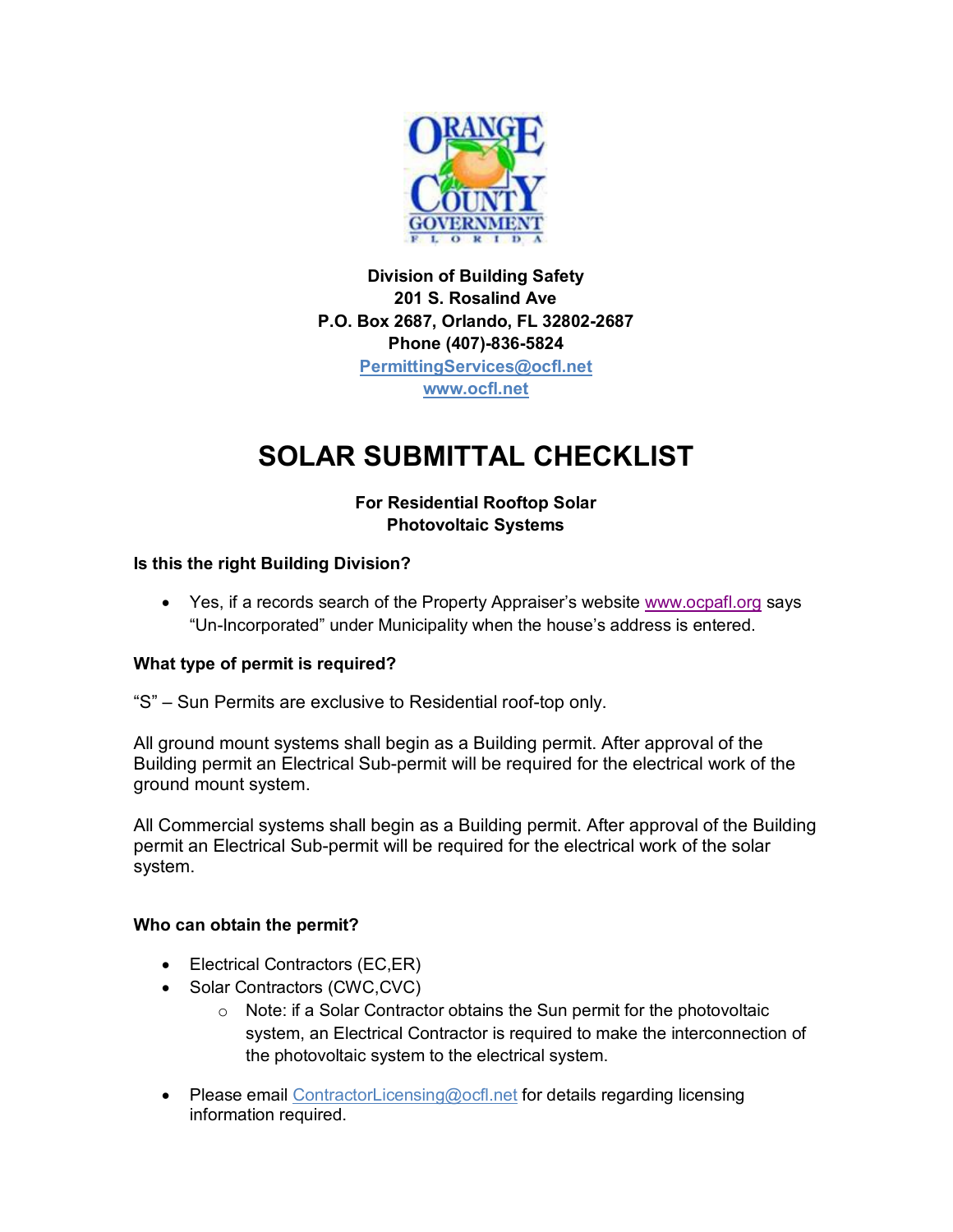## **What other forms are needed besides the permit application?**

Florida Solar Energy Center (FSEC) "Photovoltaic System Approval Certificate" documentation or in lieu of FSEC, certified by a Florida licensed engineer.

- http://www.floridaenergycenter.org/en/certification-testing/pv/index.htm
- If the value of the work is more than \$2500.00
	- o Page 2 of the application with the contractor's and owner's notarized signatures must be included with the application package.

## **Can application be made online?**

All permitting in Orange County is done electronically through our Fast Track website. This link will take you the site; https://fasttrack.ocfl.net/OnlineServices/ there is video instruction on site and written information in the user guide.

#### **What codes are applicable?**

- Florida Building Code, (2020), 7th Edition, viewable online at www.floridabuilding.org
- 2017 National Electrical Code

## **What are the Structural plan requirements?**

- Details signed and sealed by a Florida Engineer showing how the panels are attached to the roof.
- Structural plans must note and/or show including but not limited; Building code edition and applicable sections. All roof-top installations shall comply with section 324 of the 2020 Florida Building Code, Residential, 7th Edition.
- Wind speed
	- o Search "ATC Wind Speed by Location"
- Exposure, Risk Category, and Minimum design loads
- Roof height and slope, roof covering
- Roof plan showing module location, Support rail and module dimensions, weights, materials, and methods of attachment (may be supplemented by product cut sheets) Support rail and module dimensions, weights, materials, and methods of attachment (may be supplemented by product cut sheets)
- Fastener type, material, diameter, length, and spacing (may be supplemented by product cut sheets)
- Penetration flashing and waterproofing as applicable (may be supplemented by product cut sheets)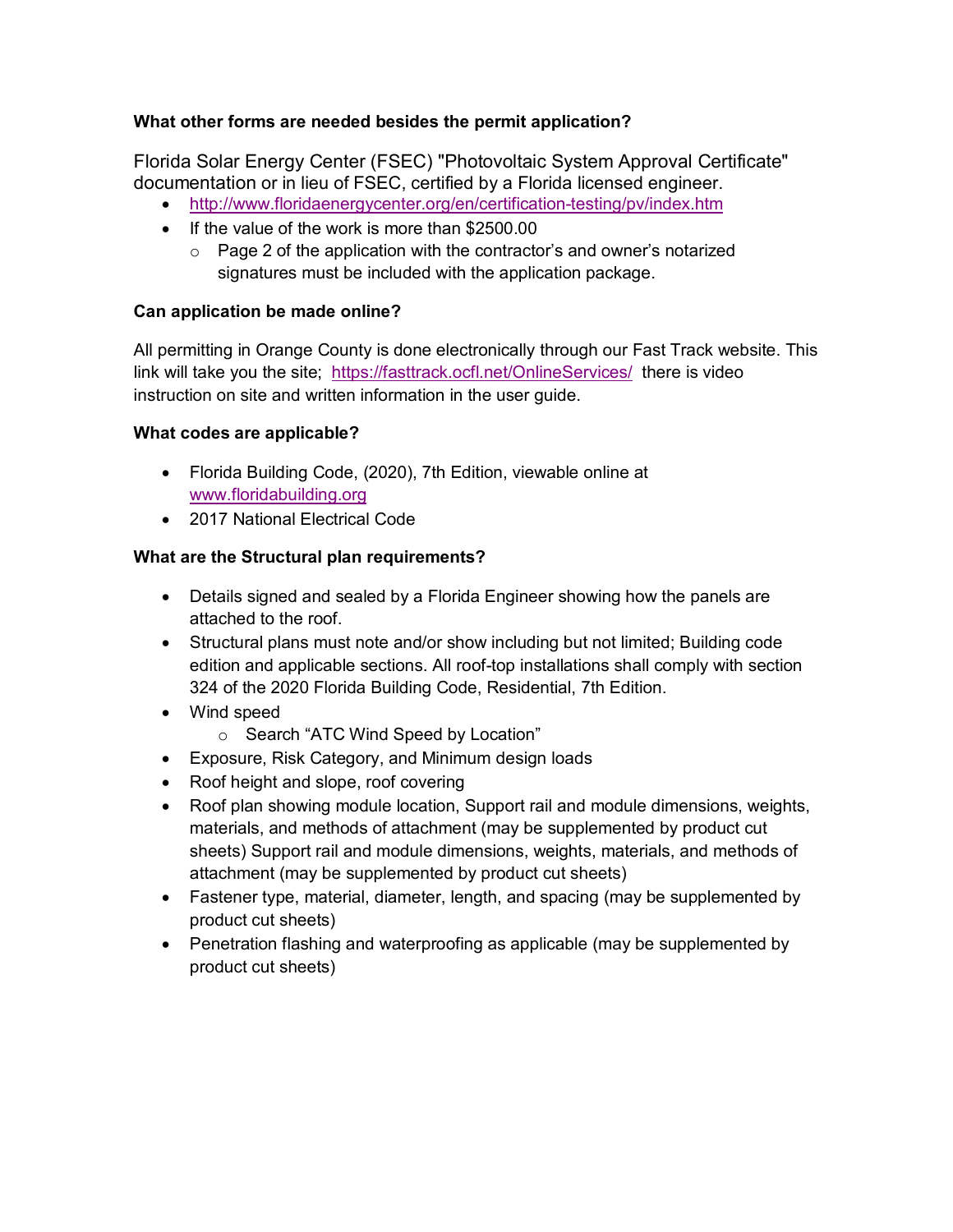## **What are the Electrical plan requirements?**

Plans certified by FSEC, (Florida Solar Energy Center) or in lieu of FSEC, certified by a Florida licensed engineer.

- System description and operation; including but not limited to whether the system is: Stand-alone, or non-grid connected system, Utility interactive, Battery backup, Fossil generator included in system.
- Site plan showing locations of all new equipment and existing service equipment.
- Riser diagram showing how new PV system ties into existing service.
- Electrical schematic diagram showing; PV array configuration, Wire sizes and types, Junction boxes, Disconnects, Overcurrent protection, Grounding, required signs, AC connection to building.
- Electrical calculations showing including but not limited to; Wire sizing has been determined with proper ampacity, Temperature derating, Conduit fills, derating, Voltage drop for all DC and AC conductors, Ambient temperature effects on PV array output, Sizes of disconnects and overcurrent protection, Input and output current, Voltage and power specifications for all major pieces of equipment.
- Specification sheets and installation manuals for all manufactured components, including but not limited to PV modules, Inverters, Combiner box, Disconnect, Mounting system.

## **How much will the permit cost?**

- The permit fee will be based on the total cost for all materials, labor, and fixtures installed.
- To view our Fee Schedule, on our website www.ocfl.net type "Orange County Fee Directory" in the search box and click the magnifying glass. Then see Section 3.

#### **Can payment be made online?**

• Yes, by credit card or escrow account with Fast Track.

#### **Please note:**

- If the value of the work is more than \$2500.00, before the first inspection, a certified copy of the Notice of Commencement must be provided to our office and posted on the jobsite.
- The contractor is responsible for placing the inspection record card and approved stamped plans on the jobsite before inspections.
	- o Paper submittals are given to the contractor in our office when the permit is issued.
	- o Electronic submittals with embedded approval stamps are emailed to the contractor for printing when the permit is issued.

## **How can the Notice of Commencement be recorded?**

• For the Building Division to assist, email OrangeNOC@ocfl.net for instructions